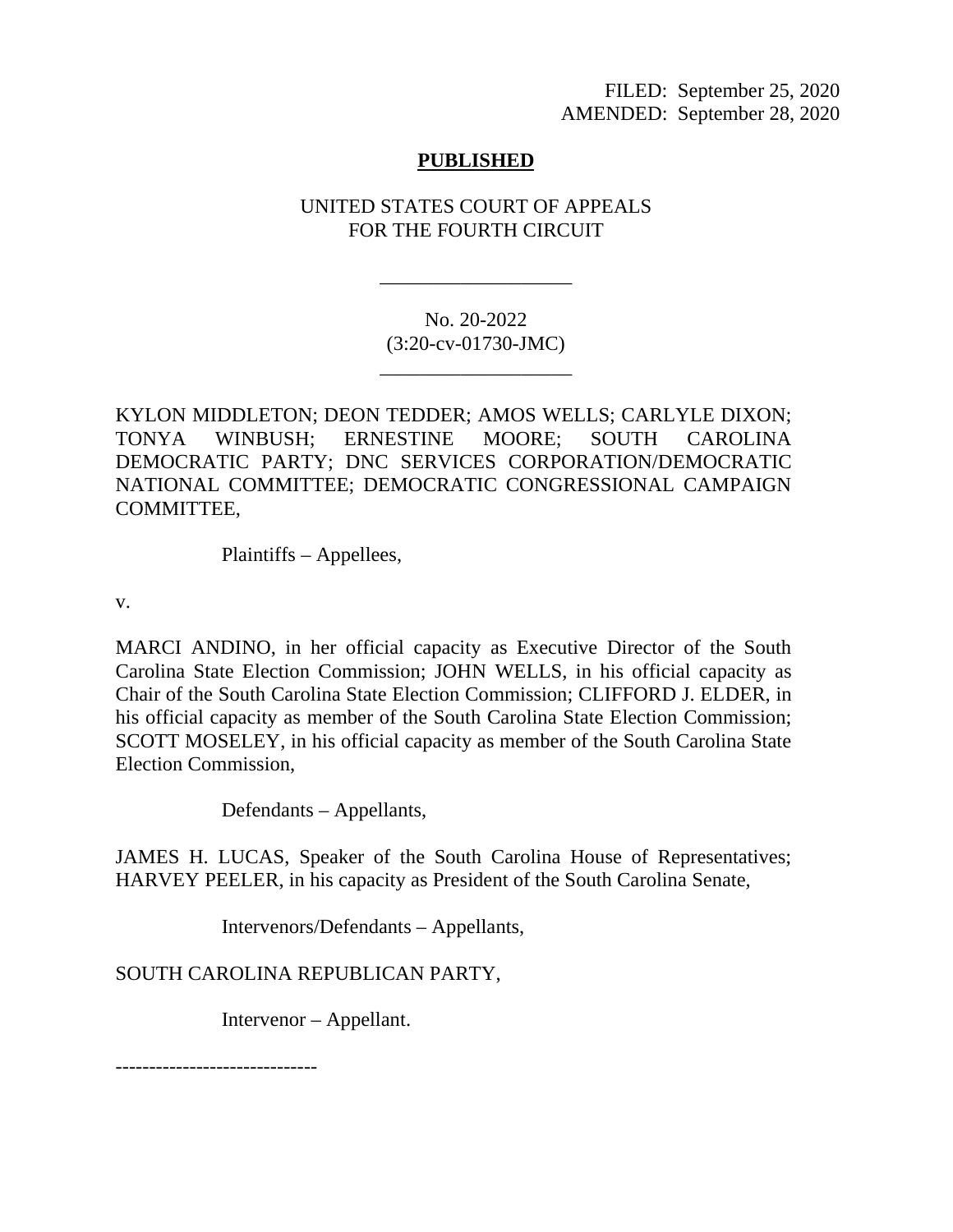## STATE OF SOUTH CAROLINA,

Amicus Supporting Appellants.

## O R D E R \_\_\_\_\_\_\_\_\_\_\_\_\_\_\_\_\_\_\_

\_\_\_\_\_\_\_\_\_\_\_\_\_\_\_\_\_\_\_

A majority of judges in regular active service and not disqualified having voted in a requested poll of the court to grant rehearing en banc, rehearing en banc is granted. This court's September 24, 2020, order staying the district court's injunction is vacated, and all filings relative to the motion for stay are referred to the en banc court for consideration. Judge Richardson recused himself and took no part in the en banc poll. Judge Wilkinson and Judge Agee wrote a dissenting opinion.

For the Court

/s/ Patricia S. Connor, Clerk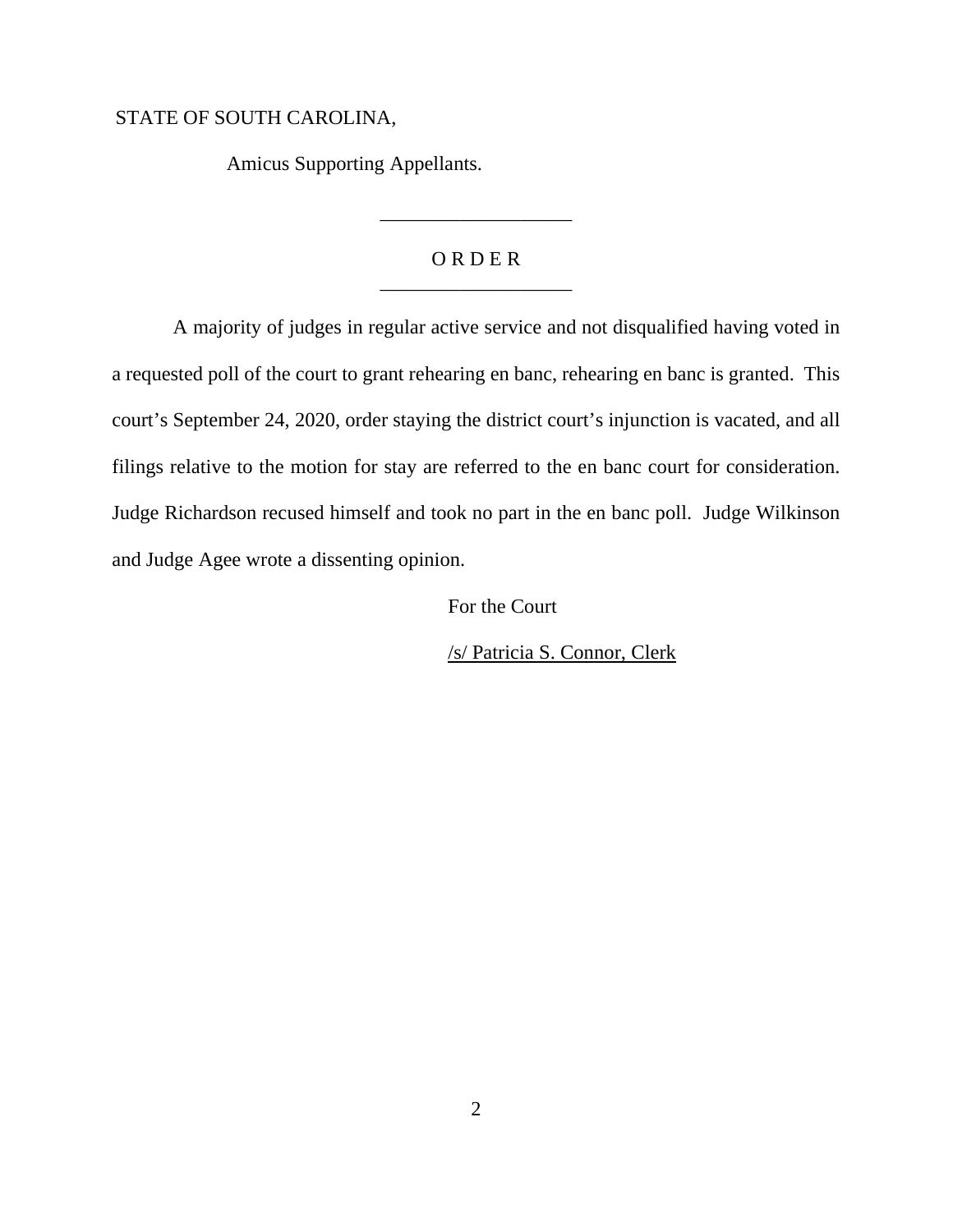WILKINSON and AGEE, Circuit Judges, dissenting from the grant of rehearing *en banc*:

We would stay the district court's order enjoining enforcement of a witness signature requirement for absentee ballots in S.C. Code §7-15-380. That order represents a stark interference with South Carolina's electoral process right in the middle of the election season.

To merit a stay pending appeal, appellants must show they are likely to succeed on the merits, that they will be irreparably injured absent a stay, that the equitable balance favors a stay, and that a stay benefits the public. *Nken v. Holder*, 556 U.S. 418, 434 (2009).

Appellants are likely to succeed on appeal because appellees have a legally unsupportable case. The Constitution makes it clear that the principal responsibility for setting the ground rules for elections lies with the state legislatures. U.S. Const. art. I, §4, cl. 1 ("The Times, Places and Manner of holding Elections for Senators and Representatives, shall be prescribed in each State by the Legislature thereof . . . ."). Thus, "the federal Constitution provides States—not federal judges—the ability to choose among many permissible options when designing elections." *Thompson v. Dewine*, 959 F.3d 804, 812 (6th Cir. 2020) (per curiam). The district court's order upends this whole structure and turns its back upon our federalist system.

The majority's disregard for the Supreme Court is palpable. The Supreme Court has repeatedly cautioned us not to interfere with state election laws in the "weeks before an election." *Purcell v. Gonzalez*, 549 U.S. 1, 4 (2006) (per curiam); *see also Republican Nat'l Comm. v. Democratic Nat'l Comm.*, 140 S. Ct. 1205, 1207 (2020) (per curiam). The district court failed to give this command proper weight. Although we share the district court's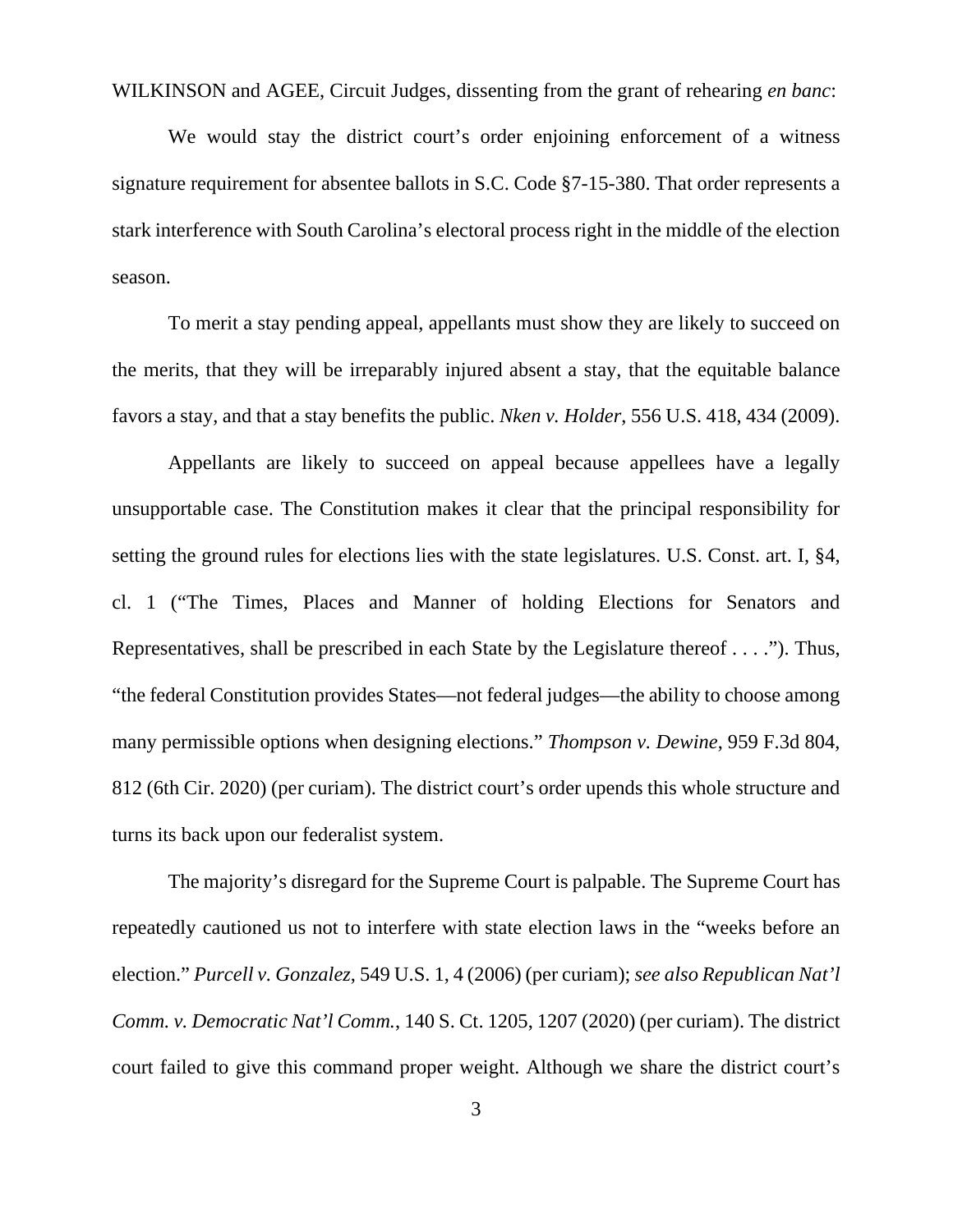concerns about COVID-19's potential impact on elections, the pandemic does not give judges "a roving commission to rewrite state election codes." *Tex. Democratic Party v. Abbott*, 961 F.3d 389, 394 (5th Cir. 2020).

Finally, even if an election were not a few weeks away, South Carolina's law is commonplace and eminently sensible. It is designed to combat voter fraud, a fight which "the State indisputably has a compelling interest" in winning. *Purcell*, 549 U.S. at 4 (quoting *Eu v. San Francisco Cty. Democratic Central Comm.,* 489 U.S. 214, 231, (1989)). That is not an abstract concern. Just last year, the election in North Carolina's 9th Congressional district was overturned on the basis of absentee ballot fraud. *See* Ely Portillo & Jim Morrill, *Mark Harris calls for new election in 9th District*, Charlotte Observer (Mar.

7, 2019), https://www.charlotteobserver.com/news/politicsgovernment/article226550555.html.

Just think of all the areas in which law requires witnesses and notaries to inspire trust in official documents and acts and to convey their authenticity. It is therefore unsurprising that the courts of appeals have resisted overturning these laws. *See Democratic Nat'l Comm., et al. v. Bostelmann, et al.*, No. 20-1538, 2020 WL 3619499 (7th Cir. Apr. 3, 2020) (reversing district court's preliminary injunction against witness requirement for absentee ballots); *see also Common Cause Rhode Island v. Gorbea*, 970 F.3d 11, 16 (1st Cir. 2020) (per curiam) (stating it would be "inclined" to stay the preliminary injunction against a requirement that absentee voters have *two* witnesses absent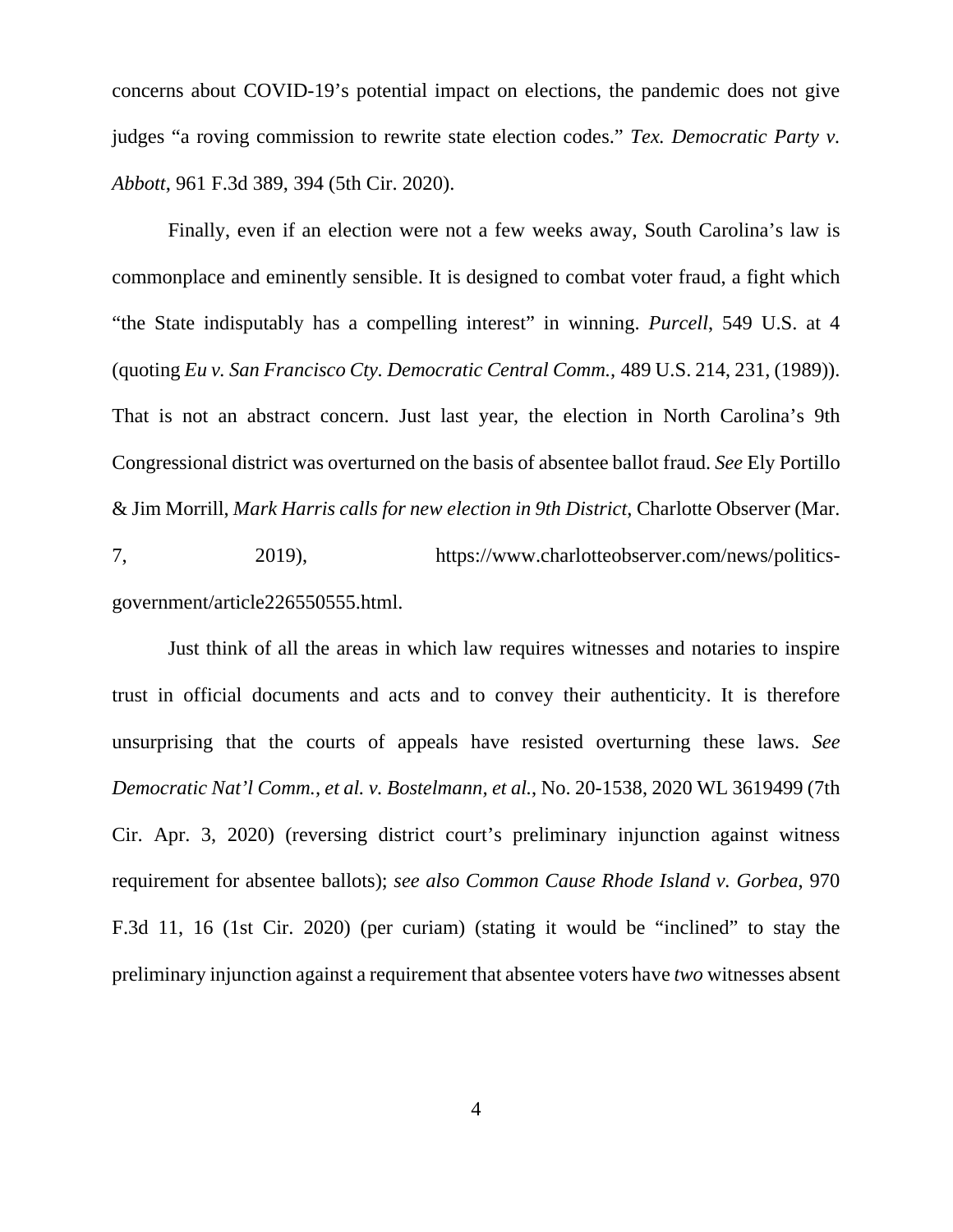"two unique factors" present in that case).[∗](#page-4-0)

Second, appellants will suffer irreparable injury in the absence of a stay. All three branches of South Carolina's government have addressed whether absentee voters should be required to have a witness. The General Assembly passed two pieces of legislation on the subject, the Governor signed both bills, and the South Carolina Supreme Court heard a case challenging the witness requirement. No member of our Court now holds elected office, much less an elected or appointed office of the State of South Carolina. By

<span id="page-4-0"></span>We wish to impress our respect for the able district judge who like all of us is dealing with sensitive issues in challenging circumstances. Although we would ordinarily ascribe considerable weight to a district court's factual findings, the district court made two legal errors that undermine them. First, the district court gave inadequate weight to *Purcell'*s command that it not interfere with a state voting procedure shortly before an election. It erred in relying on the First Circuit's decision in *Gorbea*, J.A. 60, which was different because Rhode Island had agreed in a consent decree to eliminate a requirement that absentee voters obtain *two* signatures and no branch of Rhode Island's government sought to defend the requirement *Gorbea*, 970 F.3d at 16. None of those material facts are present here.

Second, the district court legally erred in minimizing South Carolina's interest in preventing voter fraud, suggesting this interest is not legitimate because of "an utter dearth of absentee voter fraud." J.A. 80. South Carolina is not required to produce evidence of voter fraud to demonstrate it has a legitimate interest in maintaining the integrity of its elections. The Supreme Court has *repeatedly* held that a State "indisputably has a compelling interest" in combatting voter fraud. *Purcell*, 549 U.S. at 4 (quoting *Eu,* 489 U.S. at 231); *see also John Doe No. 1*, 561 U.S. 186, 197 (2010) ("The State's interest is particularly strong with respect to efforts to root out fraud, which not only may produce fraudulent outcomes, but has a systemic effect as well . . . ."). Indeed, the Supreme Court stated that "[t]here is no question about the legitimacy or importance of the State's interest in counting only the votes of eligible voters" in a case where the "record contain[ed] no evidence of any such fraud actually occurring in Indiana at any time in its history." *Crawford v. Marion Cty. Election Bd.*, 553 U.S. 181, 194–96 (2008). The district court thus erred by suggesting the State lacked a compelling interest in combatting voter fraud based on its failure to prove it is a major problem. J.A. 80. However, we also note that South Carolina *did* present evidence of voter fraud, even though it did not need to. *See, e.g.*, J.A. 408–26 (showing evidence of voter fraud in South Carolina).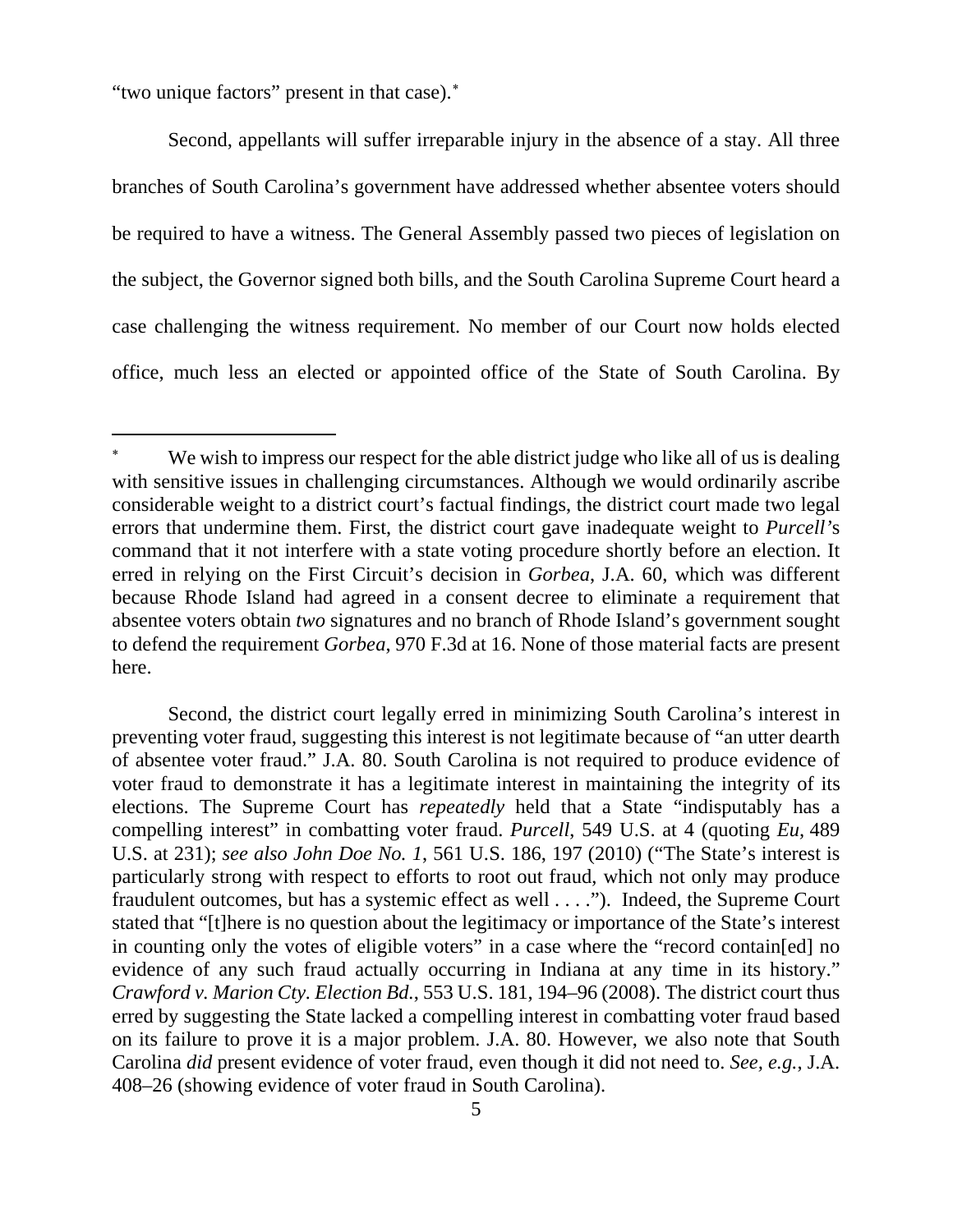substituting its own policy choice for that of the representatives of the Palmetto State, the district court's injunction robs South Carolina of its sovereign prerogative to determine the rules for its elections. Enjoining a "State from conducting [its] elections pursuant to a statute enacted by the Legislature . . . seriously and irreparably harm[s] [the State]." *Abbott v. Perez*, 138 S. Ct. 2305, 2324 (2018).

Third, it is clear that the equitable balance favors appellants. This law is not burdensome to appellees. Only a single witness is required. Most people can easily call upon a family member or friend to be their witness. Dr. Cassandra Salgado, the division director for infectious diseases at the Medical University of South Carolina, testified that the witness requirement would not "pose a significant risk" because it takes little time and can be done with facemasks, social distancing, and proper hygiene. J.A. 406.

Indeed, enjoining the witness requirement might result in absentee voting becoming *more* difficult. The legislature chose to make absentee balloting widely available in response to COVID-19, but it also specifically debated whether to maintain the witness requirement to increase confidence in the election's integrity. Both houses of the General Assembly rejected proposals to eliminate the requirement. *See* S. Journal No. 47 (Sept. 2, 2020); H. Journal No. 40 (Sept. 15, 2020); H. Journal No. 39 (June 24, 2020). If the courts ignore these legislative compromises and strip away safeguards, legislatures will be tempted to rescind their expansion of absentee voting.

Fourth, the district court's preliminary injunction is not in the public interest. More and more it appears, political parties seem to be bringing these election law challenges in an effort to gain partisan advantage. This trend is deeply disturbing. Selective interventions